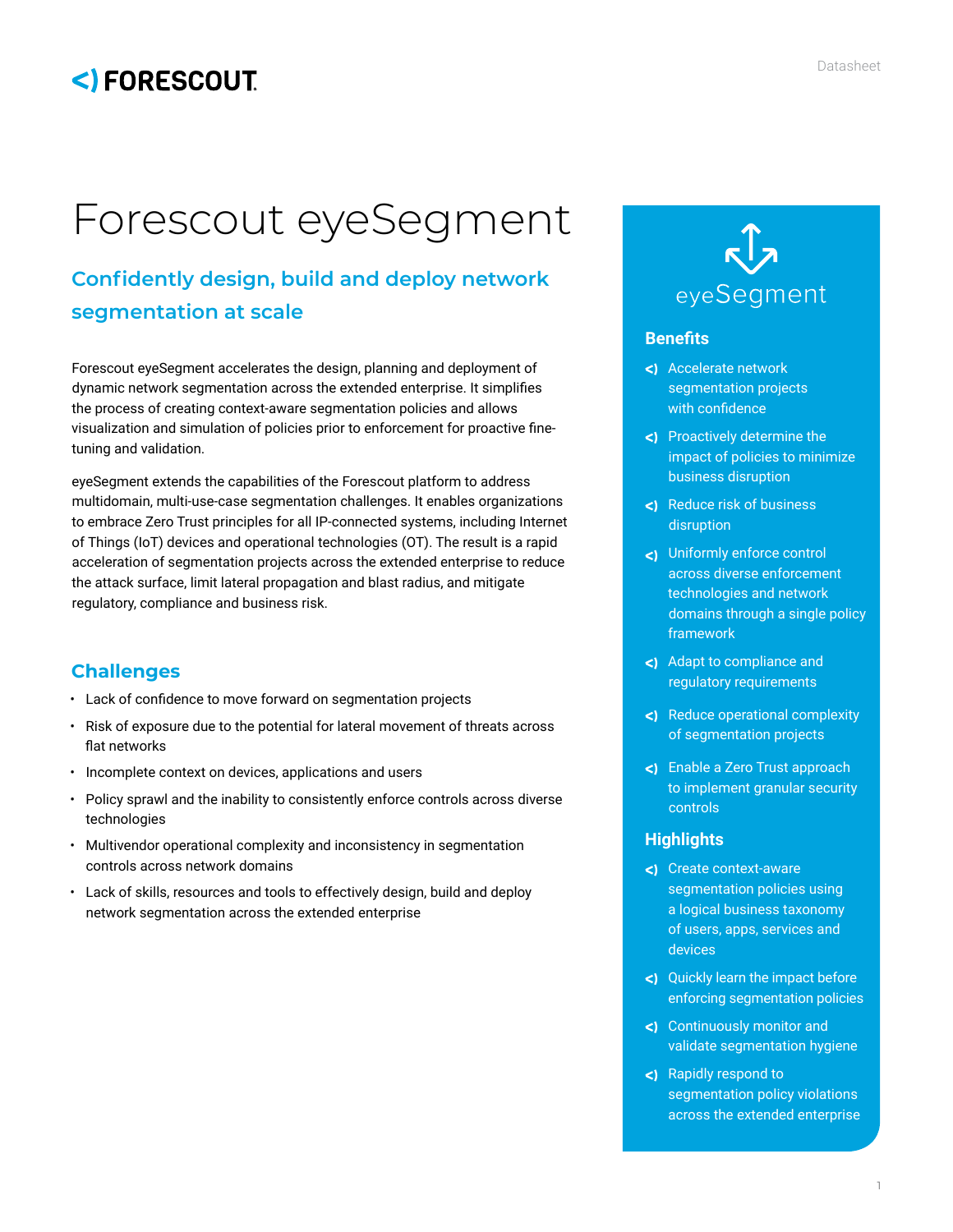

Figure 1: Forescout recommends a three-layered architecture as a best practice for enterprise-wide network segmentation, starting with a "policy layer" powered by eyeSegment.

## **Transforming Enterprise-Wide Network Segmentation**

Forescout eyeSegment builds on the comprehensive device visibility and in-depth, real-time context provided by Forescout eyeSight. It lets you visualize traffic flows and dependencies between users, applications, services and devices, and then design, simulate and monitor policies to understand the impact to your environment. Leveraging Forescout eyeControl and eyeExtend, policies are orchestrated across multiple segmentation enforcement points in campus, data center and cloud networks. eyeSegment helps organizations to confidently design, build and deploy network segmentation at scale to enable enterprise-wide network segmentation.

## **Know and visualize traffic flows**

Forescout eyeSegment automatically maps traffic flows to a logical taxonomy of users, applications, services and devices across the entire enterprise network without deploying agents. This helps you monitor your network traffic in real time and create granular segmentation policies that are context-aware. A typical use case would be to design controls to ensure that only Finance Department employees have access to payment applications running across different domains. Another would be to determine the common services required by medical devices with legacy operating systems, and then segregating them.

The eyeSegment connectivity matrix feature (Figure 2) helps you visualize traffic flows. It creates a traffic baseline, maintains traffic data over time and shows real-time flows between source and destination zones as defined in the segmentation policy.



Figure 2: eyeSegment connectivity matrix view showing logical business traffic flows.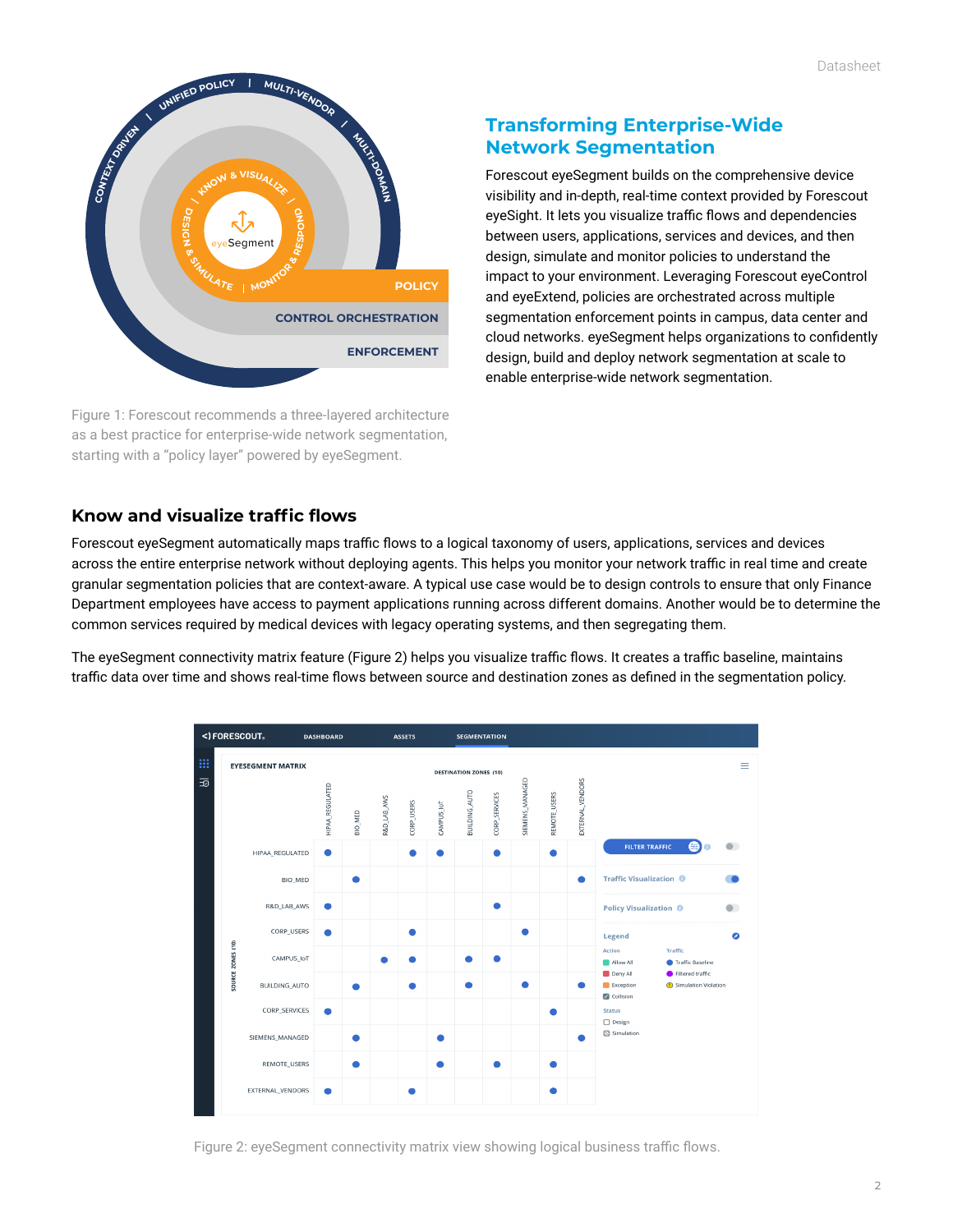#### **Design and simulate segmentation policies**

Forescout eyeSegment helps you design, create and fine-tune effective segmentation policies based on a logical business taxonomy that can be enforced across existing underlying technologies. You can proactively simulate the implementation of policies before putting them into effect across your environment, thus minimizing the possibility of business disruption.

#### **Build unified and granular segmentation policies**

A segmentation policy is a set of rules to allow all traffic, deny all traffic or allow only specific traffic between specific source and destination zones. Zones are based on standard policy groups that can be populated manually or via a policy. Single IP addresses and Forescout segment objects that are groups can also be zones. Each segmentation zone can be designated as a source zone, a destination zone or both.

You can create segmentation policies from a single console to deny or to explicitly allow specific traffic across different technologies and network domains. Each policy can be applied to traffic from a specific source zone to a specific destination zone. By default, all traffic from any source zone to any destination zone is allowed. The policy and its exceptions determine which traffic is allowed and which is denied. This allows you to define different actions for individual sub-groups and services.

#### **Visualize policies and traffic dependencies**

Policy and traffic visualization can be enabled to visualize created segmentation policies and their status in the connectivity matrix as shown below. Filtering capabilities allow you to drill down on a particular policy in order to filter traffic by service and/or the intersection of matrix zones with source and destination filters.



Figure 3: Policy visualization and simulation view.

#### **Monitor and respond**

eyeSegment's single-pane-of-glass policy management and dashboard let you centrally monitor traffic flows between different source and destination zones. The ability to continuously monitor and respond to segmentation policies abstracted from the underlying controls can be valuable as a gradual step to control, or when an infrastructure control is not available. eyeSegment also helps to continuously monitor enterprise infrastructure controls and assure the segmentation controls are implemented and working effectively after enforcing controls across the extended enterprise.